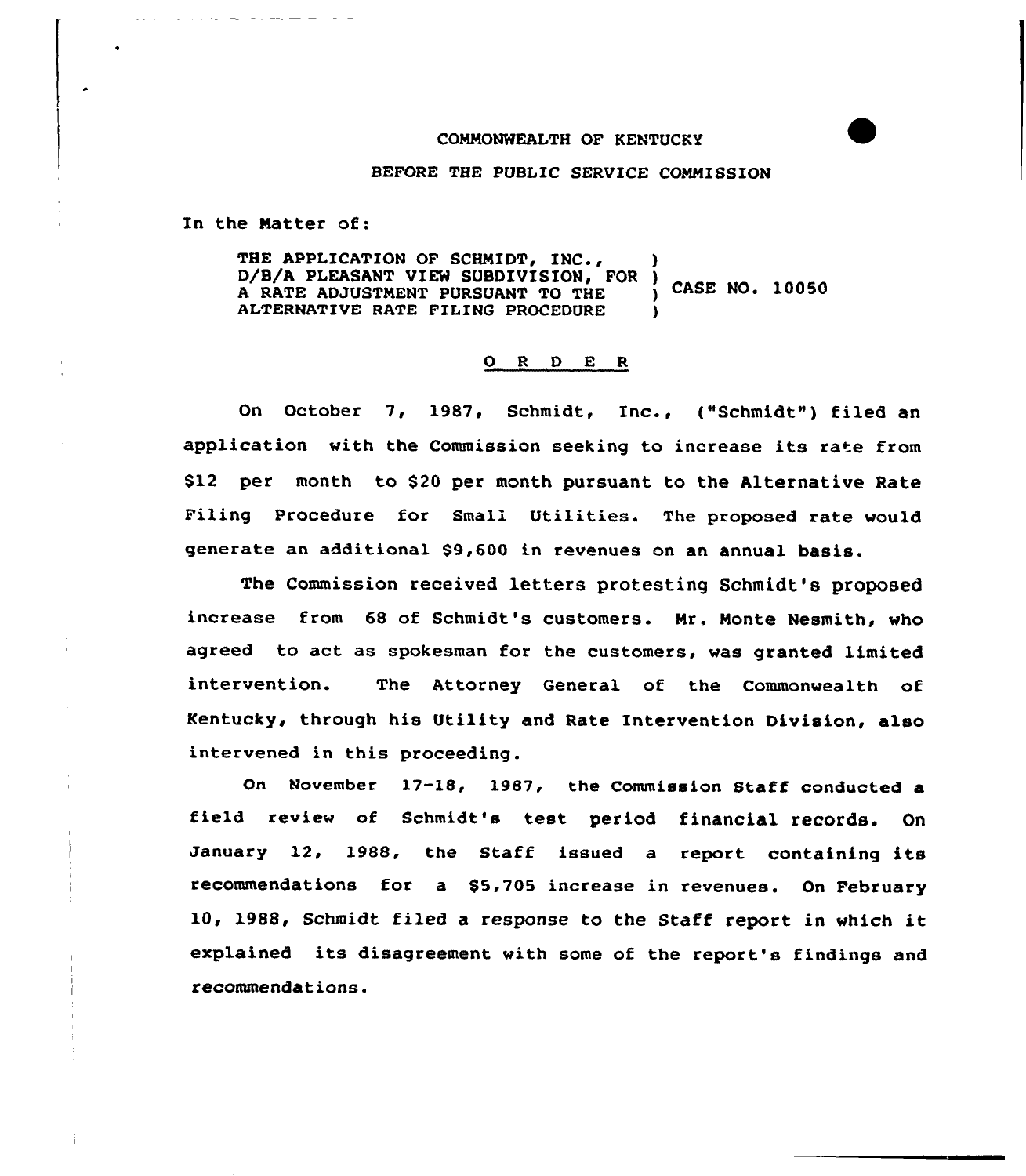<sup>A</sup> public hearing in this matter was held at the Commission's offices in Frankfort, Kentucky, on March 2, 1988. Subsequent to the hearing, the Commission requested additional information of Schmidt, all of which has been filed.

Schmidt's major objection to the Staff's report involved maintenance expenses, both routine and non-routine. In its report, Staff recommended no allowance for routine maintenance Because Schmidt had provided no support for its proposed adjustment. In its response to the Staff report, Schmidt revised its requested allowance for routine maintenance services. By letter dated February 17, 1988, Staff requested Schmidt to provide a detailed description of services performed on a typical day and the amount of time required for such services. As a result of Schmidt's response filed February 23, 1988, the Commission is of the opinion that the revised proposal of \$3,380 annually for routine maintenance services be accepted for rate-making purposes as it is <sup>a</sup> reasonable amount and has been adequately supported.

Subsequent to the hearing, Staff requested Schmidt, by letter dated March 4, 1988, to provide a breakdown of maintenance expenses for 1987 and to indicate how much of the amounts paid to Tom Baskett in 1986 were for routine maintenance services.

Xn its response filed March ll, 1988, Schmidt's breakdown of 1987 maintenance expenses showed that Mr. Baskett was paid \$1,716 for providing services of a non-routine nature and in 1986 he had been paid \$3,565 for all maintenance services he performed. Schmidt stated it did not know what portion of the latter expense had been for routine maintenance services. According to the

 $-2-$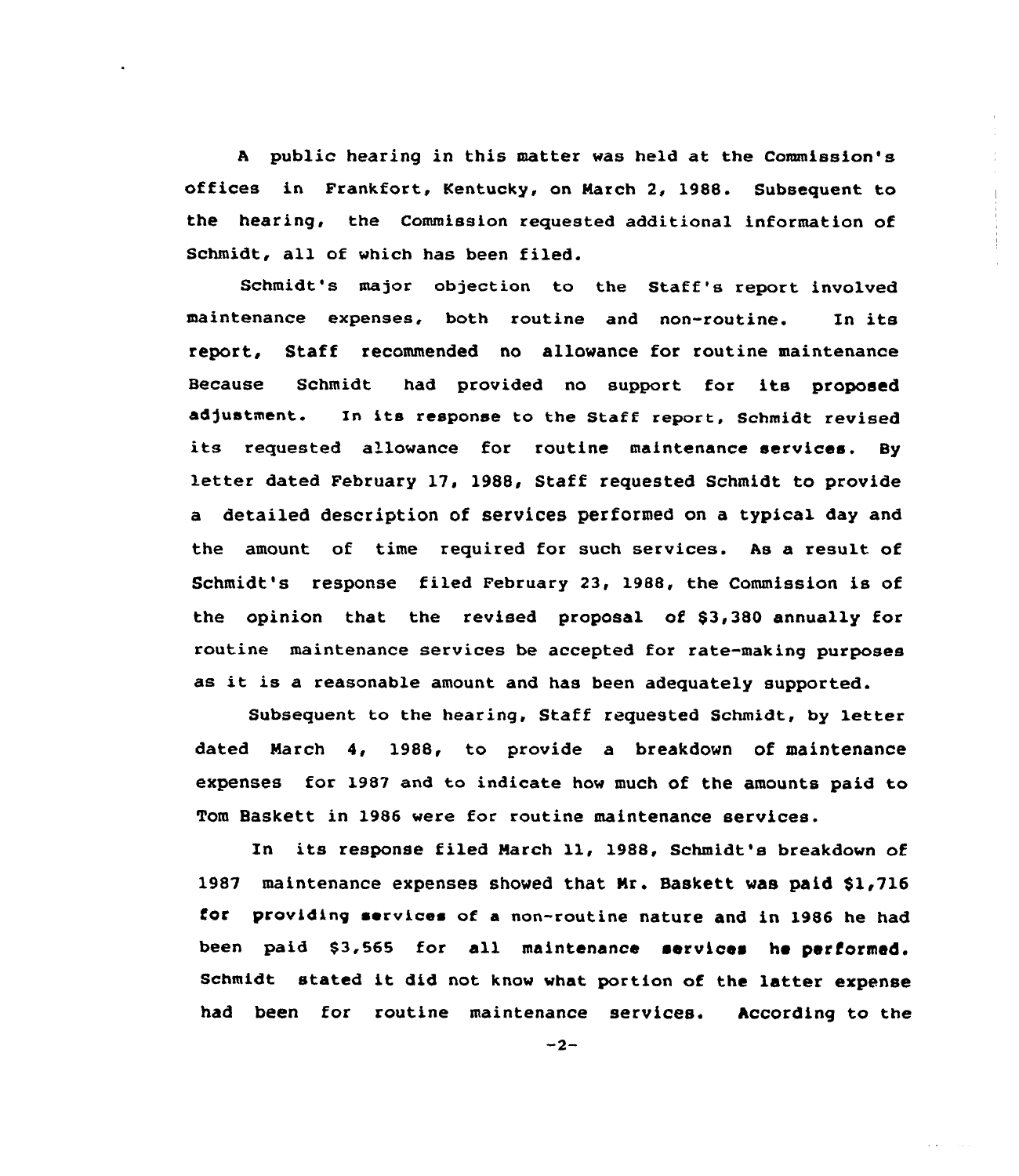application, Susan Schmidt performed the routine maintenance services during the test year. However, Nr. Baskett did perform some of that work. According to Schmidt's response to Staff's information request of February 17, 1988, filed February 23, 1988, Nichael Schmidt, a licensed operator, was responsible for all routine maintenance service in 1987. Therefore, the Commission is no longer concerned that susan Schmidt is not a licensed operator as she is no longer responsible for providing routine maintenance services.

The Commission is of the opinion that the amount paid to Nr. Baskett in 1987 for non-routine maintenance work is more representative of normal operations and since Nr. Baskett has and is continuing to provide maintenance services of a non-routine nature, the Commission has included an allowance of \$1,716 rather than \$3,565 paid during the test year, for these services. The two adjustments made herein, an increase of \$3,380 for routine maintenance expense and a decrease of \$1,849 for non-routine maintenance expense, result in an overall increase to maintenance expense of \$1,531.

Using the 88 percent after-tax operating ratio applied to the adjusted test-year operating expense of  $$19,277<sup>1</sup>$  results in a total revenue requirement of \$22,465. The Commission, therefore,

 $\mathbf{I}$ Adjusted test-year operating expense per staff report<br>
Add: Increase approved herein 1,531 <u>1,531</u><br>\$19,277

 $\bar{1}$ 

÷

 $\bar{a}$ 

$$
-3
$$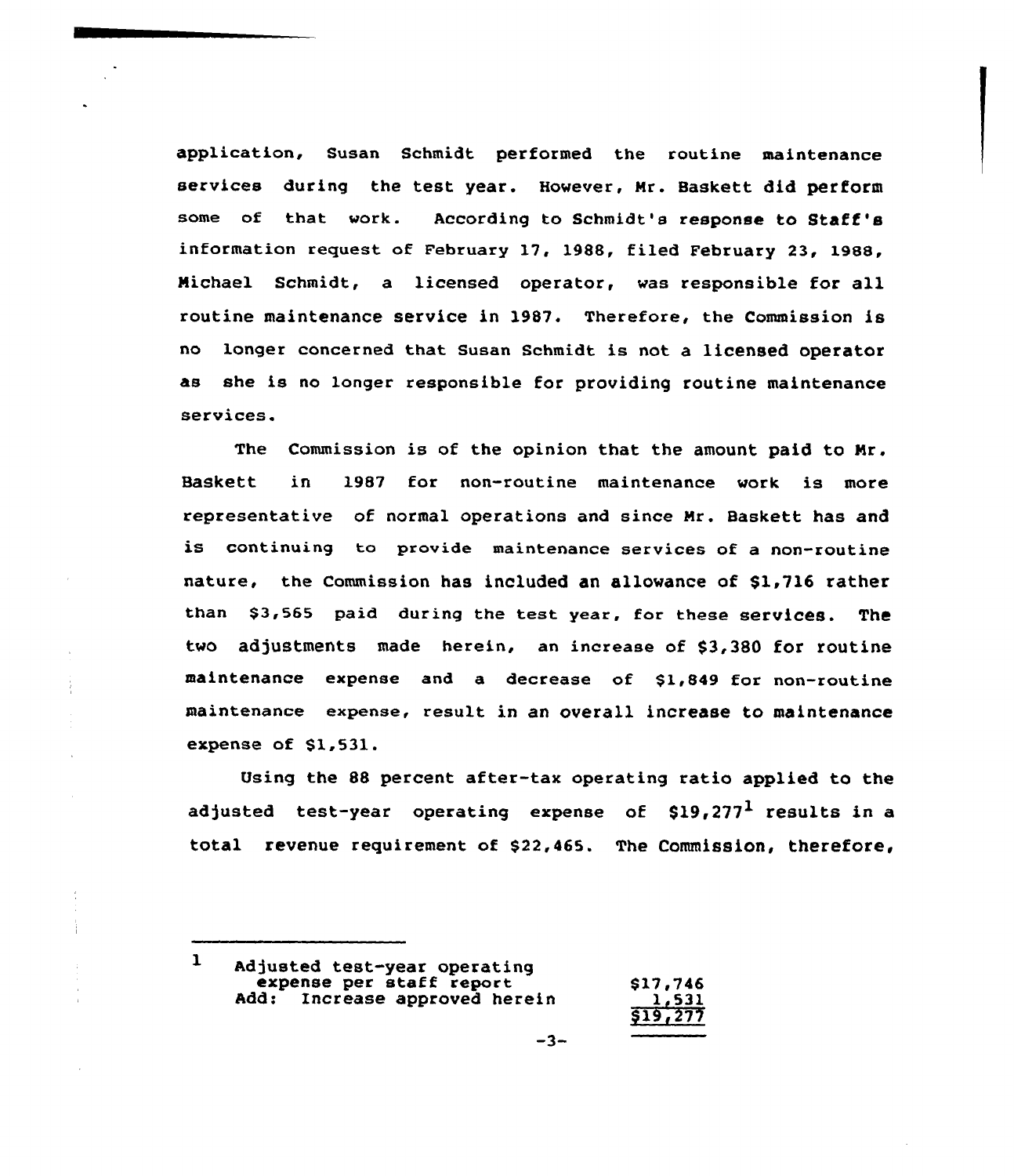finds that an annual increase of \$7,488 over reported test-year flat rate revenues of \$14,977 should be allowed.

## RATE DESIGN

In its application Schmidt proposed an increase of 66.7 percent above its present flat rate. In its report the Staff recommended an increase of approximately 43.7 percent. The Commission is of the opinion that the rate granted in this case should reflect the revenue requirement allowed in this Order and an increase of approximately 56.3 percent. Therefore, the rate in Appendix <sup>A</sup> is fair, just and reasonable, and should produce revenues sufficient to cover Schmidt's operating expenses.

### FINDINGS AND ORDERS

1. The rate in Appendix <sup>A</sup> is the fair, just and reasonable rate to be charged by Schmidt in that it should produce annual revenues of \$22,465.

2. Within 30 days of the date of this Order, Schmidt should file with this Commission its revised tariff setting out the rate approved herein.

3. The Commission affirms that portion of the Staff's report issued in this proceeding not specifically revised herein.

IT IS THEREFORE ORDERED that:

1. The rate in Appendix <sup>A</sup> is the fair, just and reasonable rate to be charged by Schmidt for service rendered on and after the date of this Order.

2. Within 30 days of the date of this Order, Schmidt shall file with this Commission its revised tariff setting out the rate approved herein.

 $-4-$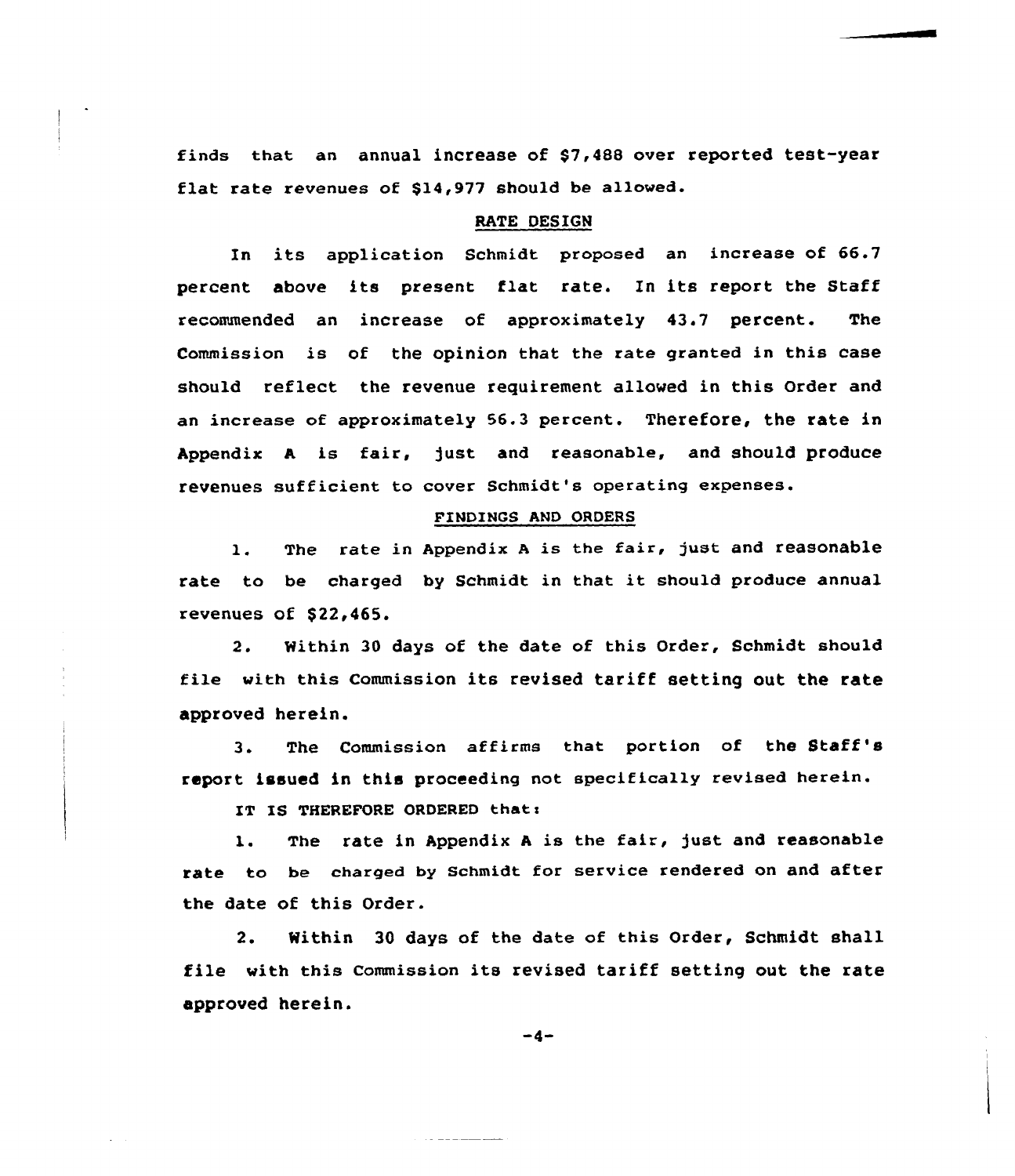Done at Frankfort, Kentucky, this 8th day of April, 1988.

PUBLIC SERVICE COMMISSION

2 D-7 Semin Chairman

RECEIVED **Jommissioner** 

ATTEST:

 $\overline{1}$ 

**Executive Director** 

 $\sim 10^7$